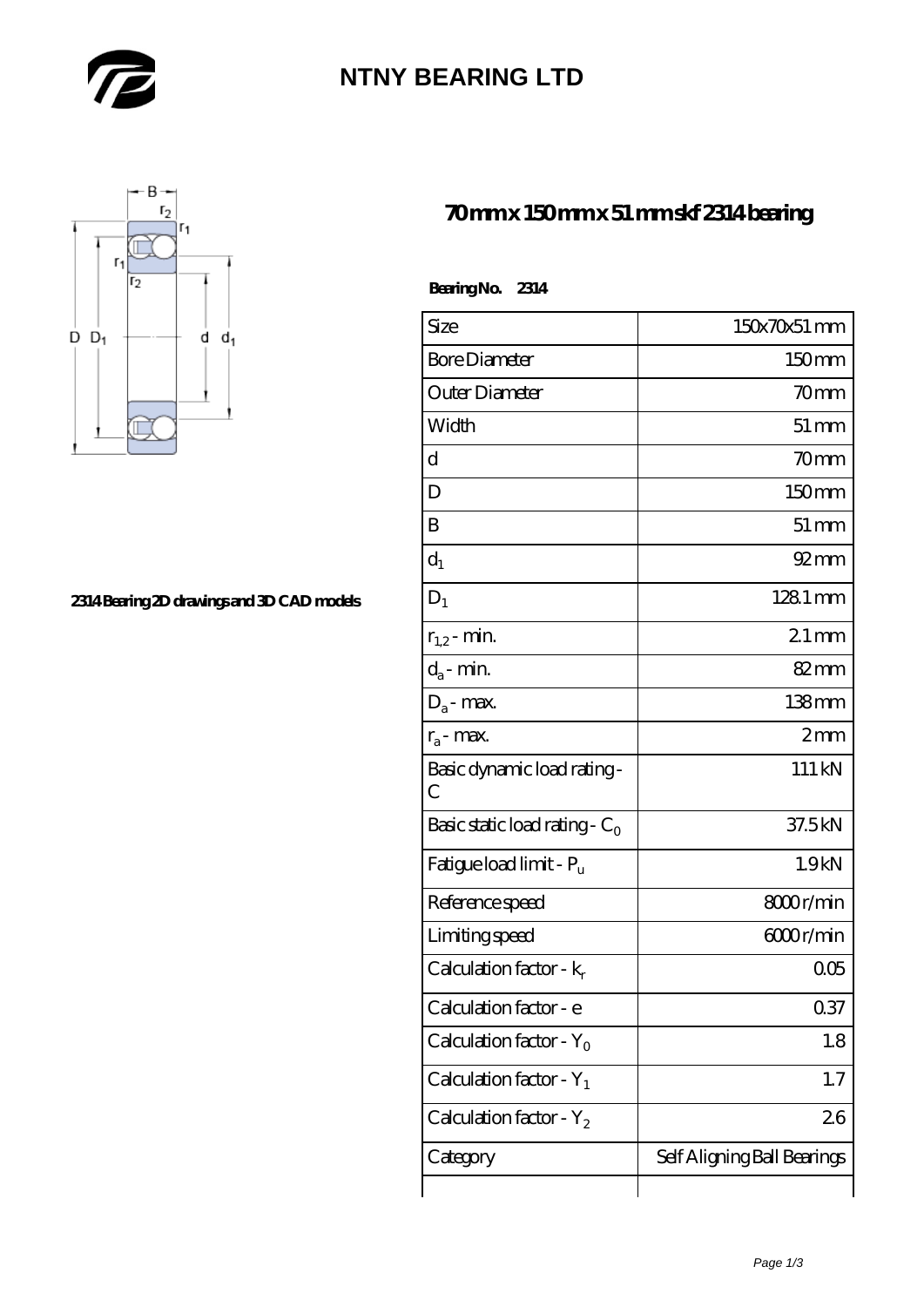

# **[NTNY BEARING LTD](https://m.abetteryeartoabetterlife.com)**

| Inventory                | 0 <sub>0</sub>                                                                                                                                                                   |
|--------------------------|----------------------------------------------------------------------------------------------------------------------------------------------------------------------------------|
| Manufacturer Name        | <b>SKF</b>                                                                                                                                                                       |
| Minimum Buy Quantity     | N/A                                                                                                                                                                              |
| Weight/Kilogram          | 4027                                                                                                                                                                             |
| Product Group            | BO0152                                                                                                                                                                           |
| Mounting Method          | Shaft                                                                                                                                                                            |
| Enclosure                | Open                                                                                                                                                                             |
| Rolling Element          | <b>Ball Bearing</b>                                                                                                                                                              |
| Cage Material            | Steel                                                                                                                                                                            |
| Precision Class          | ABEC 1   ISO PO                                                                                                                                                                  |
| Internal Clearance       | CO-Medium                                                                                                                                                                        |
| Number of Rows of Balls  | Double Row                                                                                                                                                                       |
| <b>Other Features</b>    | Allowable Misalignment 3<br>Deg                                                                                                                                                  |
| Long Description         | 70MM Bore; Shaft Mount;<br>150MM Outside Diameter:<br>51MM Inner Race Width;<br>51MM Outer Race Width;<br>Open; Steel Cage; Double<br>Row of Balls, ABEC 1   ISO<br>PQ CO-Medium |
| Inch - Metric            | Metric                                                                                                                                                                           |
| Category                 | Self Aligning Ball Bearings                                                                                                                                                      |
| <b>UNSPSC</b>            | 31171532                                                                                                                                                                         |
| Harmonized Tariff Code   | 8482105068                                                                                                                                                                       |
| Noun                     | Bearing                                                                                                                                                                          |
| <b>Keyword String</b>    | Self Aligning                                                                                                                                                                    |
| Manufacturer URL         | http://www.skf.com                                                                                                                                                               |
| Manufacturer Item Number | 2314                                                                                                                                                                             |
| Weight/LBS               | 8869                                                                                                                                                                             |
| Inner Race Width         | 2008Inch   51 Millimeter                                                                                                                                                         |
| Outer Race Width         | 2008Inch   51 Millimeter                                                                                                                                                         |
| Outside Diameter         | 5906Inch   150Millimeter                                                                                                                                                         |
| Bore                     | 2756Inch   70Millimeter                                                                                                                                                          |
|                          |                                                                                                                                                                                  |